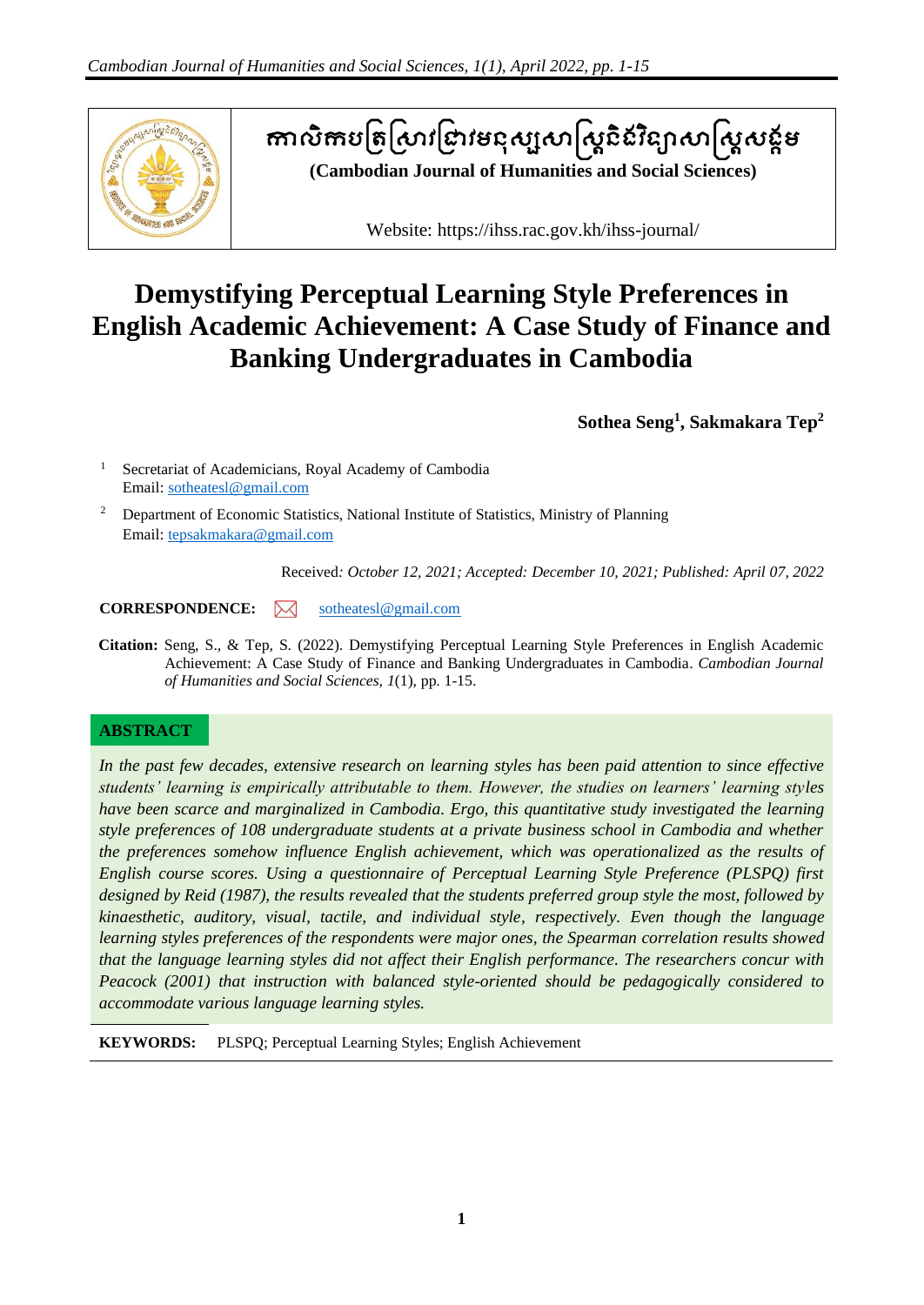## សង្ខិត្ន័យត

ក្នុងរយៈពេលប៉ុន្មានទសវត្សចុងក្រោយនេះ ការសិក្សាសាររាវរាវយ៉ាងទូលំទូលាយលើរបៀបរៀនសូត្រ (Learning Styles) ត្រូវ .<br>បានគេយកចិត្តទុកដាក់ដោយសារវាគឺជាមូលហេតុបណ្តាលឱ្យការរៀនសូត្ររបស់សិស្សមានភាពជោគជ័យ។ យ៉ាងណាមិញការ សិក្សាអំពីរបៀបរៀនសូត្រផ្សេងៗរបស់សិស្សនៅប្រទេសកម្ពុជានៅខ្វះខាត នឹងមិនត្រូវបានយកចិត្តទុកដាក់នៅឡើយ។ ដូច្នេះ ការសិក្សាបែបបរិមាណវិស័យនេះសង្កេតស្វែងរកចំណង់ចំណូលចិត្តរបៀបសិក្សារបស់សិស្សកម្រិតបរិញ្ញាបត្រចំនួន១០៨នាក់ នៅសាលាពាណិជ្ជកម្មឯកជនមួយនៅកម្ពុជា នឹងថាតើចំណង់ចំណូលចិត្តនេះមានឥទ្ធិពលយ៉ាងណាលើលទ្ធផលសិក្សាកាសា អង់គ្លេសរបស់ពួកគេដោយផ្អែកលើលទ្ធផលពិន្ទុនៃមុខវិជ្ជាសិក្សាកាសាអង់គ្លេស។ ការស្រាវជ្រាវនេះបានផ្អែកលើកម្រងសំណួរ នៃចំណង់ចំណូលចិត្តពីរបៀបរៀនសូត្របែបការយល់ឃើញ (PLSPQ) ដែលបង្កើតដំបូងដោយលោក Reid (១៩៨៧)នឹង បានបង្ហាញលទ្ធផលថាប្រភេទចំណង់ចំណូលចិត្តនៃរបៀបរៀនមានកម្រិតខ្ពស់ជាងគេគឺរបៀបរៀនជាក្រុម (Group Style) និងជាបន្តបន្ទាប់គ្នាដោយរបៀបរៀនបែបសរីវាង្គ (Kinaesthetic Style) ស្ថាប់ (Auditory Style) មើលឃើញ (Visual Style) ប៉ះពាល់ (Tactile Style) និងបុគុល (Individual Style)។ ពោះបីជាចំណង់ចំណុលចិត្តរបៀបរៀនភាសារបស់ សំណាកគម្រូត្រូវបានរកឃើញនៅកម្រិតខ្ពស់ក៏លទ្ធផលនៃការសិក្សាស្វែងរកទំនាក់ទំនងរបស់ Spearman បានបង្ហាញថា របៀបរៀនភាសាមិនបានជះឥទ្ធិពលលើលទ្ធផលកាសាអង់គ្លេសបេស់ពួកគេទេ។ អ្នកស្រាវជ្រាវយល់ស្របជាមួយលោក Peacock (២០០១) ដែលធ្លាប់បានណែនាំពីការបង្រៀនផ្តោតលើតុល្យភាពនៃរបៀបរៀនសូត្ររបស់សិស្សគួរតែត្រូវបានយក មកពិចារណាដើម្បីជួយសម្រួលរបៀបរៀនភាសាផ្សេងៗ។

៣ក្យួតន្លឹះ (១) កម្រងសំណួរនៃចំណង់ចំណូលចិត្តពីរបៀបរៀនសូត្របែបការយល់ឃើញ (២) របៀបរៀនសូត្របែបការយល់ យើញ (៣) លទ្ធផលសិក្សាភាសាអង់គ្លេស

## **1. INTRODUCTION**

## **1.1. Background of the Study**

It is a truism that language learning is a problematic activity faced by learners; moreover, it embraces its association with professional and educational guidance, individual system, consciousness, and attention in the second language. Individual reflection is critical for foreign language proficiency (Tabatabaei & Mashayekhi, 2013). Thus, educators should discern individual differences of learners (Matthews, 1995).

It is undeniable that learning style, which is a cognitive factor throughout the learning process, has been shown by a plethora of studies until now (Reid, 1995). Celce-Marcia (2001) asserted that learning style is a primacy that supports students in mastering a second or foreign language. Learners learn a foreign language differently at their own pace, and they tend to employ any favoured learning style to complete their learning tasks. That is, variation can be due to biological and psychological factors (Reiff, 1992). For example, some learners preferentially learn new vocabulary through flashcards. Because of

varied acts of preference for acquiring and processing information, Reid (1995) indicated that learning preference affects how learners conclude and their appropriate learning tasks. In this respect, learning style should be a focal sphere in learning (VanPatten & Benati, 2010).

Since learning styles have been accentuated, different features have been empirically explored, such as classifications, definitions, and relationships with diverse variables, including gender, age, learning achievement, and culture. Chen (1999) pointed out that there has been extensive discussion on the correlation between learning styles and academic performance. Similarly, in the past few decades, a surge in research has been carried out on the possible link between learning styles and academic achievement. For instance, previous studies reported positive relationships between them (Barzegar & Tajalli, 2013; Cimermanová, 2018; Gohar & Sadeghi, 2015; Peacock, 2001; Renou, 2008; Tabatabaei & Mashayekhi, 2013; Tuan, 2011). Besides, research findings revealed that mean scores of learners with learning styles differed remarkably (Abidin et al., 2011; Barzegar & Tajalli, 2013;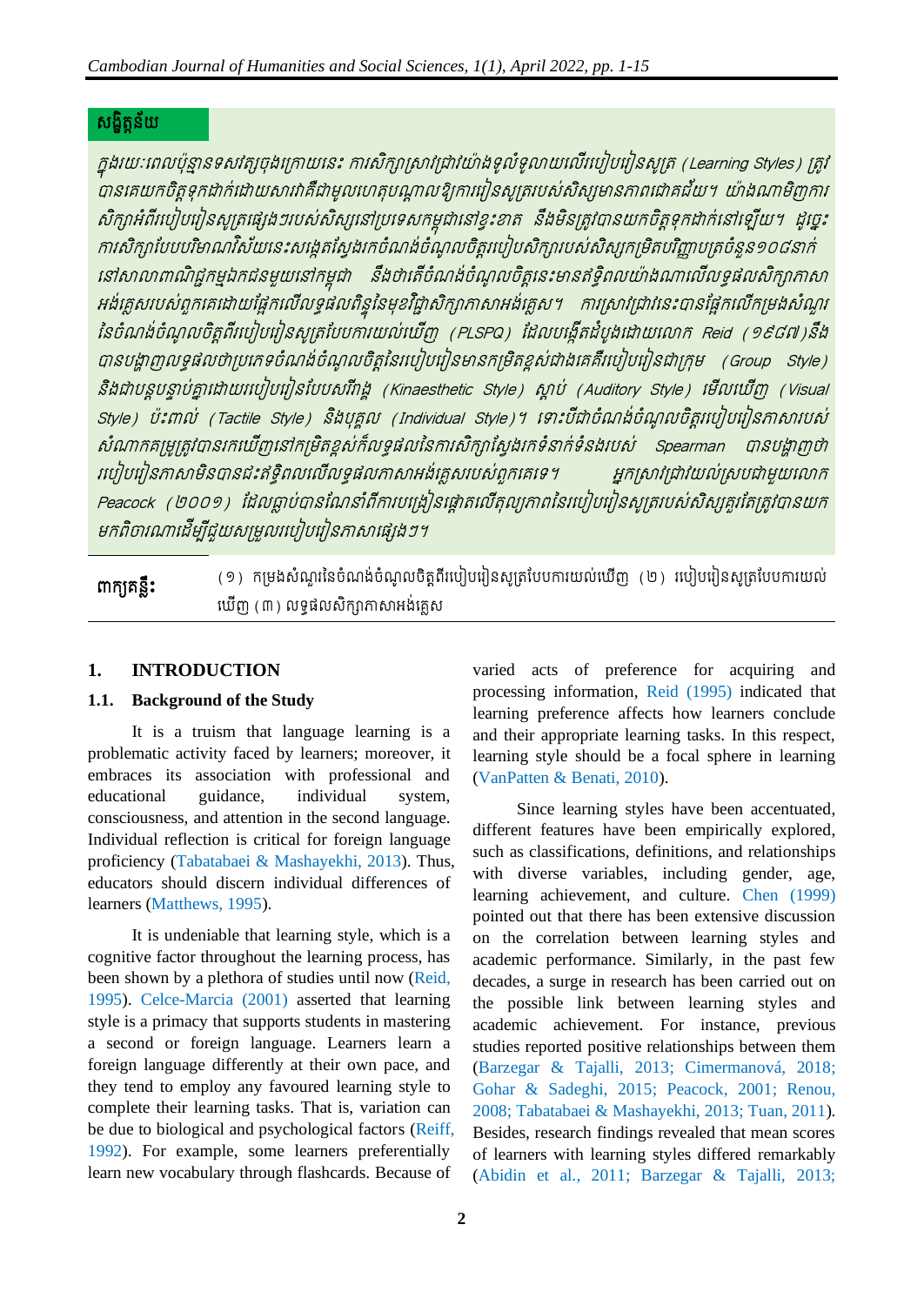Cutolo & Rochford, 2007; Hou, 2009; Melese, 2018; Moeinikia & Zahed-Babelan, 2010; Reid, 1987; Tuan, 2011).

#### **1.2. Research Problem**

Given that learning styles act as a catalyst for learners' learning process and are associated with learning achievement, they are perceived to be successful with learning style use (Ellis, 1997; Oxford, 1990; Rubin, 1975, as cited in Hou, 2009). With rigorous and reliable literature, there has been a scarcity of research studies on the learning styles of Cambodian students, even though English has been a dominant foreign language in Cambodia from the early 1990 to the present (Moore & Bounchan, 2020). Cambodian learners may not consciously think of their preferred learning styles for the sake of English achievement, so they are hardly able to apply their learning styles in doing English learning activities.

Additionally, vis-a-vis the researchers' wealth of English teaching experience, most Cambodian university lecturers neglect their students' English language learning styles. Two convincing reasons are rationally and hypothetically presumed. First, most of them persistently ignore students' learning style exploration concerning incompetence in classroom research. Second, in practice, they cannot discover their students' learning styles without proper instruments, especially a multidimensional learning style inventory (Dunn, 1993).

#### **1.3. Significance of the Study**

The researchers alluded to a pressing need for this study's findings, which is on the horizon, and implicatively inform English teachers, educators, and curriculum developers, particularly those working in the research setting.

Empirical evidence to suggest the research implication was shown. Firstly, understanding learners' learning styles will hopefully guide English teachers on the right track to effectively and appropriately use any teaching approach, diluting learning anxiety and increasing more positive motivation (Hou, 2009).

Secondly, teachers and educators should realize that environmental and psychological

contexts are created because of students' learning, wherefore learners can accommodate learning that aligns with any learning style (Barzegar & Tajalli, 2013).

Thirdly, Kubat (2018) contended that teachers regard the learning style as an effective and productive learning-teaching process that can be planned by focusing on it. From Griggs (1991), the teaching implication is that instructors can increase student learning achievement and positive learning attitudes using learning styles. "They claim that not only can students identify their preferred learning styles, but that students also score higher on tests, have better attitudes, and are more efficient if they are taught in ways to which they can more easily relate. Therefore, it is to the educator's advantage to teach and test students in their preferred styles." (Dunn & Dunn, 1978, as cited in Gilakjani, 2012, p. 108).

#### **1.4. Definitions of Learning Styles**

According to Keefe (1979, p. 4), learning styles are referred to as "cognitive, affective, and physiological traits that are relatively stable indicators of how learners perceive, interact with, and respond to the learning environment." Learning styles refer to "individual natural, habitual, and preferred way(s) of absorbing, processing, and retaining new information and skills" (Reid, 1995, p. viii). Learning styles can be "ways in which individuals perceive, organize, and recall information in their environment" (Scarpaci & Fradd, 1985, p. 184). *Learning* is defined explicitly as "your preferred way of learning." (Thornbury, 2006, p. 116). Owing to Celce-Marcia (2001, p. 359), "Learning styles are the general approaches – for example, global or analytic, auditory or visual – that the students use in acquiring a new language or in learning any other subject." Dag and Geçer (2009, p. 863) concisely concluded the meaning of learning styles: "common expression in all of them is that learning speed, learning form and comprehension form for the information are different among the individuals." However, the definitions of learning styles vary regarding scope and depth (Tuan, 2011).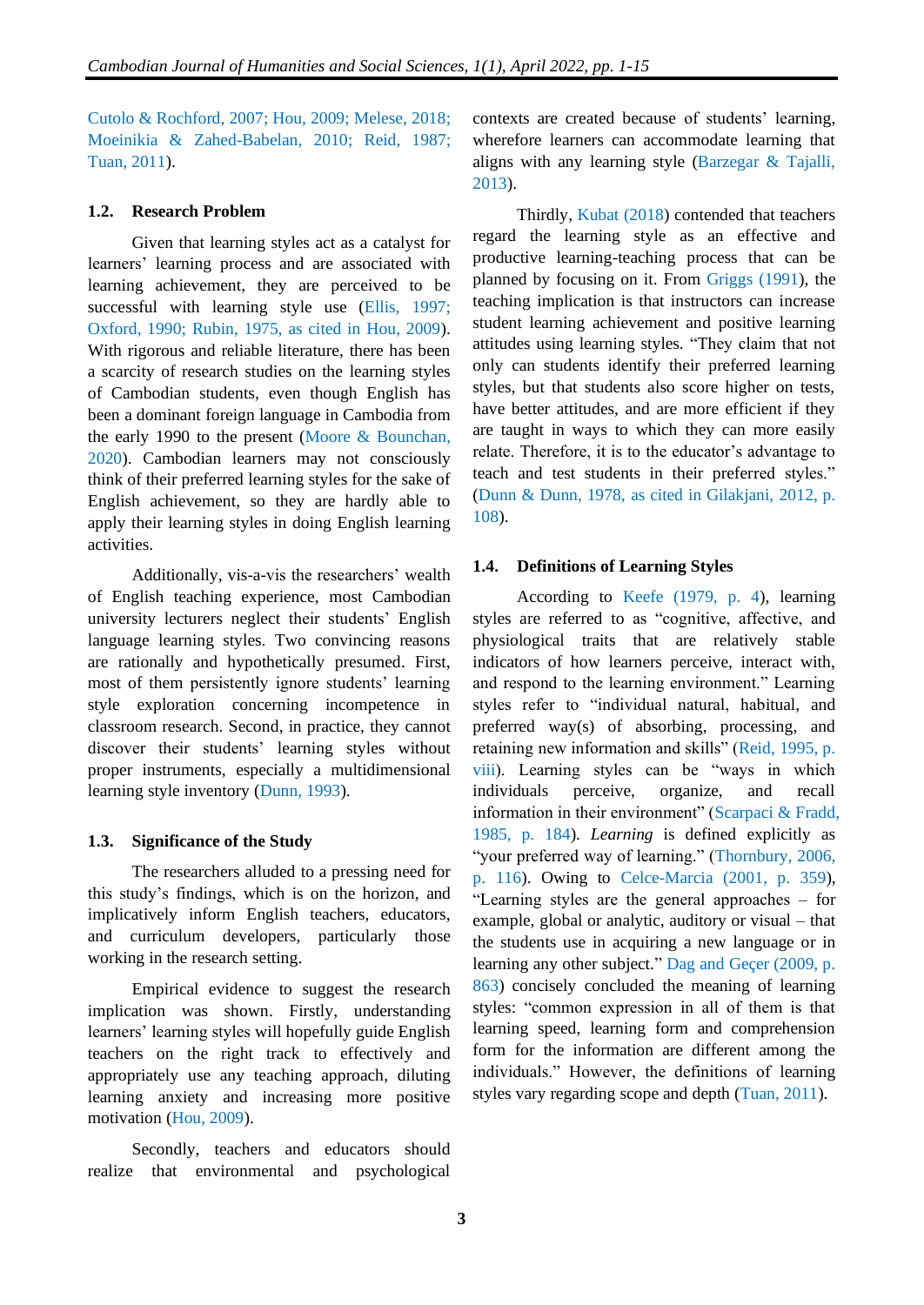#### **1.5. Perceptual Learning Styles**

Based on Reid's learning style classification (Reid, 1995), learning styles are categorized into three main types: cognitive learning style, sensory learning style, and personality style. Reid's (1995) classification of learning styles should be appraised accordingly (Khmakhien, 2012). First, it deals with distinct categories of learning behaviour and environment in diverse settings (Chen 1999, as cited in Khmakhien, 2012). Second, it can be employed with the context of students across cultures and languages (Khmakhien, 2012).

Among the three kinds of Reid's learning style classification as mentioned above, sensory learning styles are specifically divided into three categories: perceptual learning style, environmental learning style, and personality learning style (Reid, 1995). Perceptual learning style, the subject of this study, refers to much information that learners learn depending on their five senses (Davis, 2007). Perceptual learning styles have auditory, visual, tactile, kinaesthetic, and haptic learners. These subcategories are deployed to ensure effective learning using ear (hearing), eyes (seeing), touch (hands-on), body experience (whole-body movement), and touch and whole-body involvement, respectively (Reid, 1995). All the above-mentioned perceptual learning styles, except for the haptic style, were underscored in this paper.

## **1.6. Previous Studies of Perceptual Learning Style and Learning Achievement Based on Reid's Perceptual Learning Style Preferences Questionnaire (PLSPQ)**

In recent years, many researchers have paid considerable attention to the studies on identifying learning styles and the likely existence of various learners' characteristics on their learning success. VanPatten and Benati (2010) stated that the research studies about learning styles had been undertaken for various purposes, such as exploring their classifications and meanings, the methods of determining learning styles, and the association between learning styles with academic achievement. Nolting (2002, as cited in Moayyeri, 2015) emphasised students' awareness of learning styles because these correlate with their learning achievement.

Peacock (2001) researched to verify Reid's hypothesis that a mismatch between teaching and learning styles results in failure, dissatisfaction, and demotivation throughout the learning process. Reid's perceptual learning style preference questionnaire, interviews, and tests were administered to 206 EFL students and 46 EFL teachers. The results revealed that the most popular students' learning styles were kinaesthetic and auditory, while the least desired ones were individual and group. The association between learning style and EFL proficiency was computed, and it was found that the learners whose style was working in groups were significantly less proficient.

Tuan (2011) conducted a study in Vietnam to investigate EFL students' preferred learning styles and the relationship between those preferences and English proficiency level. One hundred seventy-two students completed a questionnaire survey. The findings indicated that most learners preferred kinaesthetic and tactile learning styles. There were statistically significant associations between English proficiency level and preferred learning style.

Abidin et al. (2011) investigated students' learning styles and their effect on overall academic attainment in Malaysia. A questionnaire survey was used based on Reid's Perceptual Learning Style Preference (1987). Academic success and learning styles were shown to have a significant positive association. High, moderate, and low achievers all demonstrated a comparable preference for learning styles.

Barzegar and Tajalli (2013), in a similar vein, undertook a study investigating the language learning styles of Iranian EFL students and academic accomplishment. A language learning styles questionnaire by Reid (1987) was administered to gather data. The findings showed that the students applied various learning styles. In addition, it exhibited kinaesthetic and group learning styles that were mainly favoured among the participants. Their learning styles positively influenced their learning achievement.

Al-Zayed (2017) examined the effect of learners' preferred learning styles on their English learning success. The data collection instrument was a questionnaire on learning style preferences. The two significant findings were disclosed in this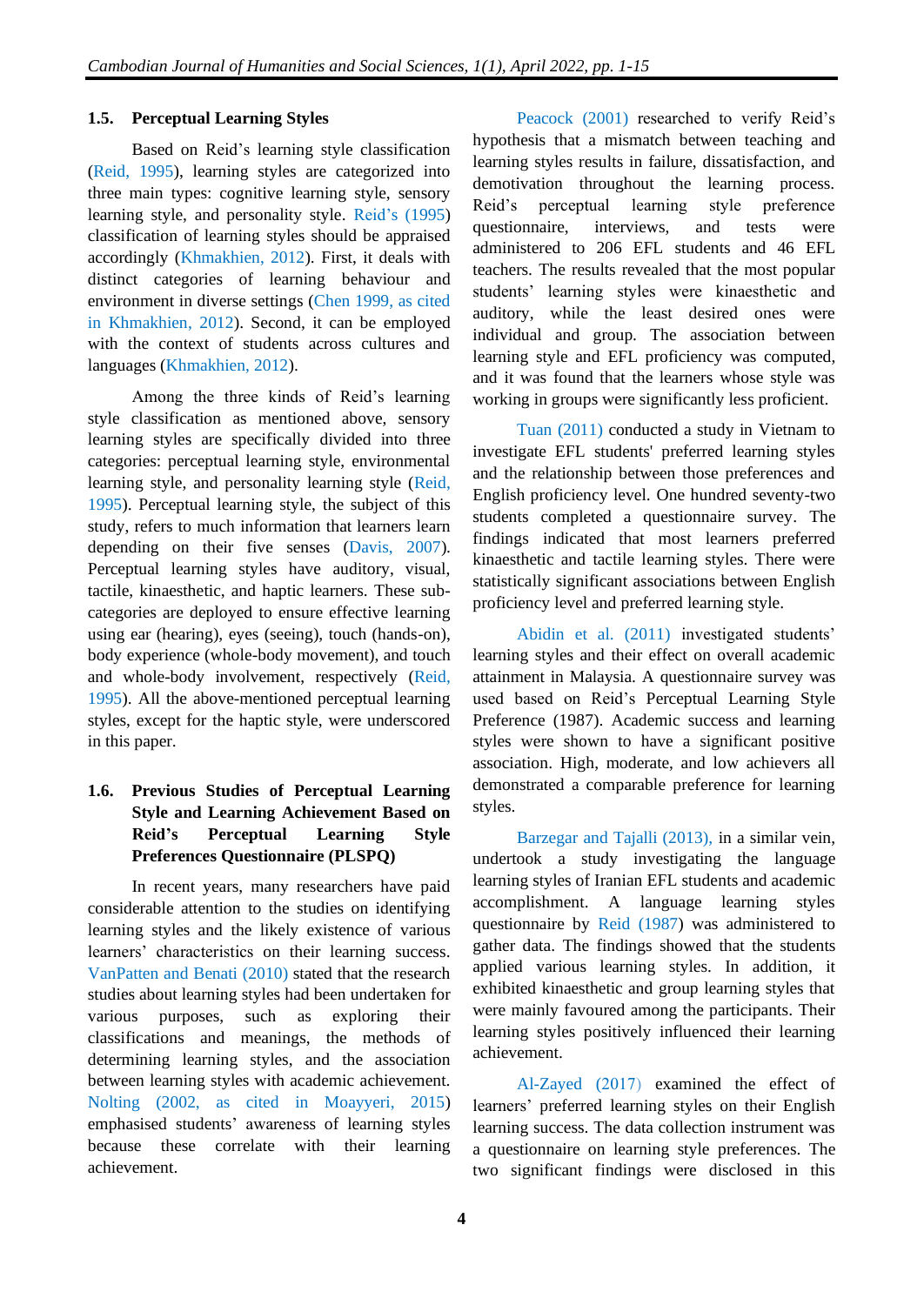manner. The auditory style was the most favoured, followed by the group, kinaesthetic, and visual styles. Second, there was no effect of learning style on English performance.

Melese (2018) examined the relationship between students' perceptual learning styles and academic achievement at an Ethiopian institution. This quantitative study used a correlational methodology to analyse data collected through a questionnaire. The finding indicated a positive correlation between students' preferences for perceptual learning styles and their academic achievement. Additionally, visual learning was favoured over auditory and kinaesthetic learning.

Nge and Eamoraphan (2020) released a report examining the perceptual learning styles favoured by Burmese EFL students and the relationship between their preferred learning styles and academic performance. One hundred fifty-five individuals completed the PLSPQ. According to the data, students favoured mixed learning styles, followed by group, kinaesthetic, auditory, visual, tactile, and individual learning styles. Besides, there was no significant association between academic achievement and learning styles.

Vu and Tran (2020) investigated Vietnamese freshmen's preferences for perceptual language learning styles. The researchers collected data using a modified version of Reid's (1984) learning style questionnaire. The findings indicated that the learners were engaged because their primary learning modes were the tactile, auditory, group, and kinaesthetic. The visual and individual ways of learning were both minor. English achievement was shown to be strongly related to learning styles.

#### **1.7. Conceptual Framework**

Reid's perceptual learning style model (Reid, 1984, as cited in Hou, 2009) was adopted as the backbone of the present study because it is the wellknown learning style theory in educational study. As depicted in Figure 1, perceptual learning style preference theory is broken down into visual, auditory, kinaesthetic, and tactile and two subdivisions of sociological style, including group and individual. In the context of this study, the use of the terms perceptual learning style, learning style, and language learning style are interchangeable.

## **Figure 1**

*The Conceptual Framework of the Study*



#### **1.8. Research Objectives**

Based on what was said above, the main objectives of this paper are:

- (1) to determine the language learning styles of Cambodian EFL learners.
- (2) to explore the relationships between their language learning styles and English achievement of course content.

## **1.9. Research Questions**

As stated by the objectives of the study, the following research questions are generated.

- (1) What kinds of language learning styles do Cambodian EFL students frequently employ when learning English?
- (2) Is there any relationship between individual language learning style preferences and English achievement?

## **2. METHODOLOGY**

#### **2.1. Setting and Participations**

The setting of the study was a private business school providing tertiary education in Phnom Penh, Cambodia. The sample consisted of 108 students who voluntarily took part in this study. They were from the six classes recruited from all year-one classes via convenient sampling. They were composed of 92 female (85%) and 16 male (15%) first-year students majoring in finance and banking enrolled in the first year of the 2021-2022 academic year. They are all Khmer native speakers, and their ages ranged from 17 to 27 years old, with an average of 19 in age.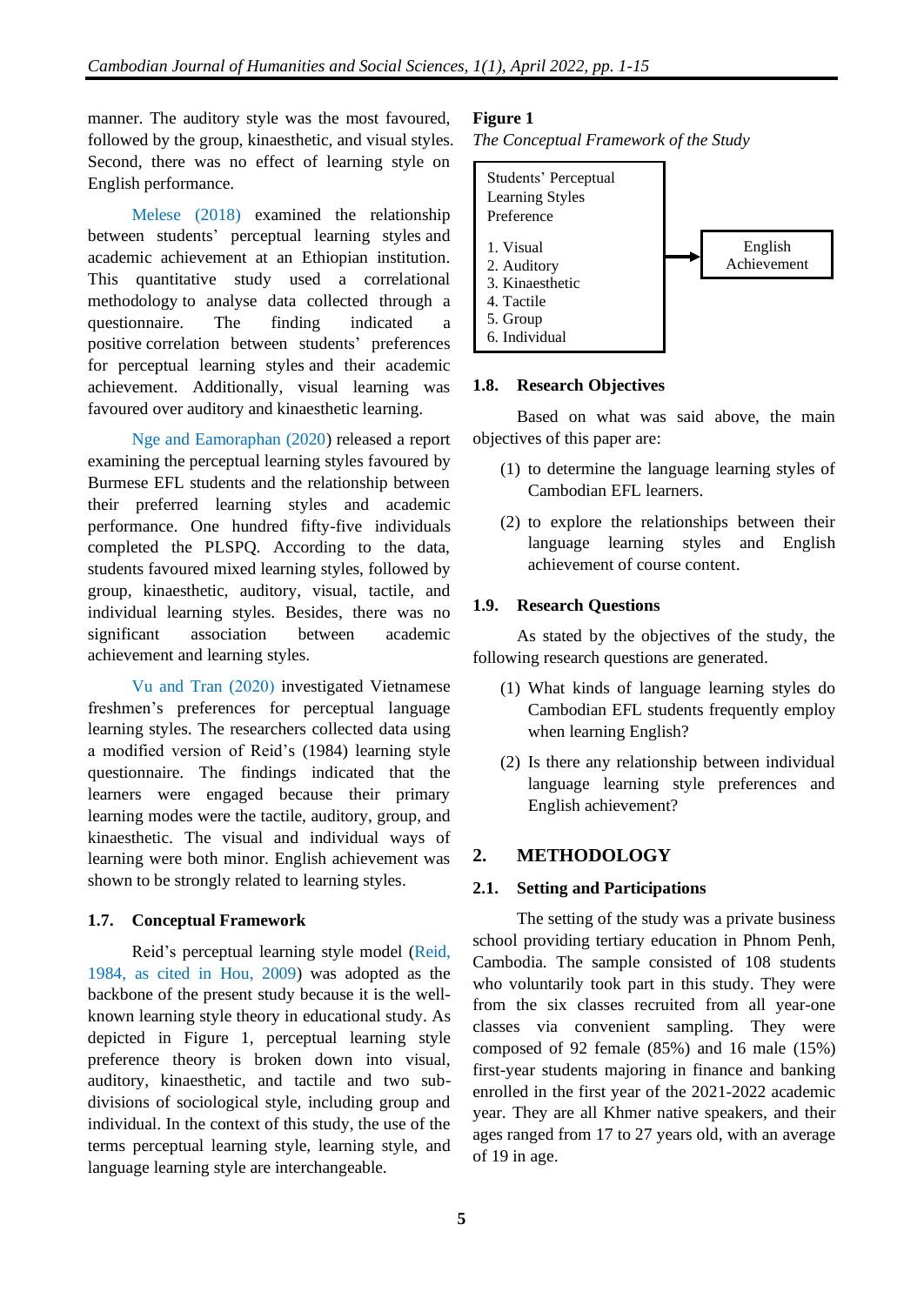#### **2.2. Instrumentation**

The sole instrument employed in this study was a well-tested questionnaire called Perceptual Learning Style Preference (PLSPQ), initially developed by Reid (1987). Peacock (2001) recommended that it has generated substantial attention and has been a focal point of investigation in many studies. Given that the Covid-19 pandemic has been far from over during the data collection timeline, the authors contextually decided to create an online questionnaire entirely based on the PLSPQ.

The primary purpose of this self-reporting questionnaire is to investigate students' preferred learning styles when learning English as a foreign language and the possible relationship between their language learning styles and English achievement. The online questionnaire was classified into six subkinds of language learning style preference, including visual, tactile, auditory, group, kinaesthetic, and individual learning styles. Each questionnaire item explores a particular learning style.

The questionnaire was firstly written in English and then translated into Khmer to minimize second language misunderstanding. It is structured in two parts: 1) part A: background information; and 2) part B: a survey of perceptual learning styles.

- Part A was devoted to collecting demographic information. It comprises a few close-ended questions about each participant's age, gender, and class.
- Part B contains the 30 questionnaire items. The respondents rated each item in person on a five-point Likert scale, with scores ranging from 1 to 5 (1= strongly disagree;  $2=$  disagree;  $3=$  undecided;  $4=$  agree, and  $5=$  strongly agree). The authors restructured all questionnaire items by sequentially placing each category's item to simplify the data analysis. The PLSPQ has measured the internal consistency reliability. The alpha coefficient for the overall language learning style items was 0.903, which is described as reliable (Taber, 2018).

In addition, the researchers used English test scores as English achievement from the samples that learned English as a compulsory foreign language

course in the research setting during semester one of the aforementioned academic year. The scores allowed the researchers to determine an association between students' language learning styles and English achievement.

## **2.3. Data Collection**

After the researchers had been granted consent, the online questionnaire was separately introduced in the six chosen classes. The respondents have online guided the study's primary purpose and the survey procedures. In particular, they were made aware that they would respond to the questionnaire about learning English. The authors allowed the participants to complete the questionnaire online at any convenient time and voluntarily.

## **2.4. Data Analysis**

After the screened data were encoded, it was analyzed using the IBM SPSS Statistics 23. This study involved the analysis of descriptive and inferential statistics. For the case of correlation, the independent variable (IV), in this case, is students' language learning style score, and the dependent variable DV is students' English score. Descriptive statistics, such as item mean scores  $(Mean)$ , standard deviations  $(SD)$ , were employed to explore the information of learners' language learning styles.

#### Table 1

#### *Tests of Normality*

| Variables                             |                  | Shapiro-Wilk |           |  |  |  |  |  |
|---------------------------------------|------------------|--------------|-----------|--|--|--|--|--|
|                                       | <b>Statistic</b> | d f          | Sig.      |  |  |  |  |  |
| Scores                                | .959             | 108          | .002<0.05 |  |  |  |  |  |
| Learning styles                       | .956             | 108          | .001<0.05 |  |  |  |  |  |
| a. Lilliefors Significance Correction |                  |              |           |  |  |  |  |  |

According to the results from the Shapiro-Wilk test in Table 1, the distribution of English scores and learning styles suggested a deviation from normality,  $W(108) = .959, p = .002$  and  $W(108) = .956, p = .001$  respectively. Thus, Spearman correlation was utilized to seek the possible relationships between the students' language learning styles and their English performance. Significance was set at *p* < .05.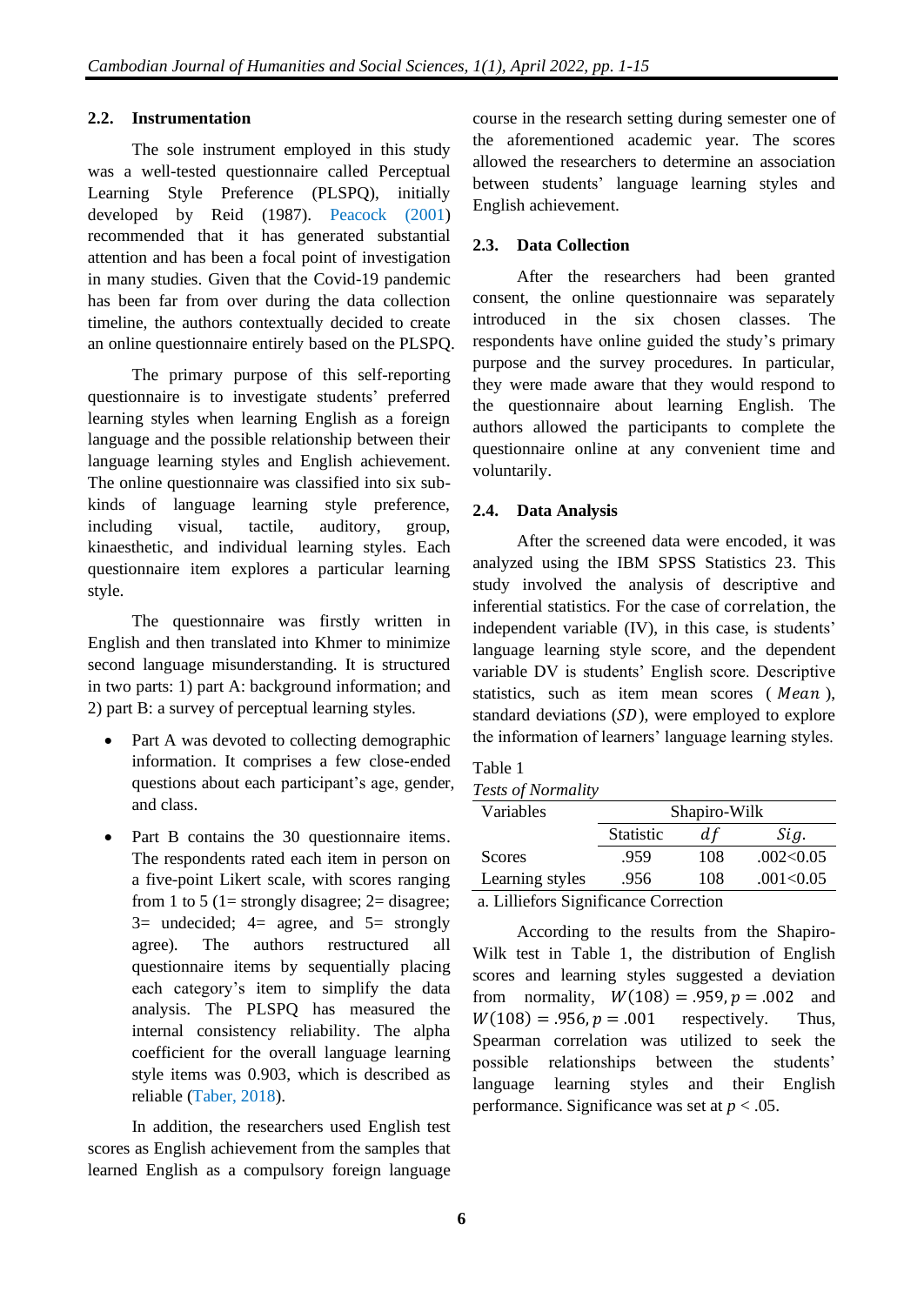#### **3. RESEARCH FINDINGS**

#### **3.1. Research Objective One**

The first objective of this study is to determine the language learning styles of Cambodian EFL learners. As clearly seen from Table 2, the mean score interpretation of learning styles preference was made (Peacock, 2001).

#### Table 2

*The Mean Score Interpretation* 

| Level of the Mean Score | Interpretation          |
|-------------------------|-------------------------|
| 13.5 and above          | major learning styles   |
| 11.5-13.49              | minor learning styles   |
|                         | preference              |
| 11.49 or less           | negative learning style |
|                         | preference              |

Table 3 shows the means, standard deviations, ranking, and type of the six perceptual learning style preferences. Based on the general tendency of the distribution, the results showed that the most preferred language learning style was group learning  $(Mean = 20.12, SD = 3.71)$  followed by kinaesthetic learning ( $Mean = 19.74$ ,  $SD = 3.51$ ), auditory learning ( $Mean = 19.05, SD = 2.83$ ) and tactile learning  $(Mean = 17.6, SD = 3.28)$  while individual learning style was the least popular one ( $Mean = 16.87, SD = 3.28$ ). Interestingly, students' learning style preferences to kinaesthetic ( $Mean =$ 19.74) and auditory learning style ( $Mean = 19.05$ ) appeared more similar. The results also displayed nearly similar learning style preferences toward visual ( $Mean = 17.64$ ) and tactile( $Mean = 17.6$ ) learning style. Taking Table 2 in its entirety, we can see a feature standing out is that all six distinct types of perceptual learning styles were comparably

#### Table 4 *Spearman Correlation Matrix*

constituted major language learning styles. However, their mean scores were closely different.

#### Table 3

|  | Means, Standard Deviations, and Perceptual |  |
|--|--------------------------------------------|--|
|  | Learning Style Preferences ( $N=108$ )     |  |

| Learning     | Mean  | <b>SD</b> | Rank | Type  |
|--------------|-------|-----------|------|-------|
| styles       |       |           |      |       |
| Group        | 20.12 | 3.71      |      | Major |
| Kinaesthetic | 19.74 | 3.51      | 2    | Major |
| Auditory     | 19.05 | 2.83      | 3    | Major |
| Visual       | 17.64 | 2.87      | 4    | Major |
| Tactile      | 17.60 | 3.28      | 5    | Major |
| Individual   | 16.97 | 3.57      | 6    | Major |

#### **3.2. Research Objective Two**

The second purpose of the present study is to explore the possible relationships between their language learning styles and English achievement.

A Spearman correlation was run to seek the relationship between students' learning styles and English achievement scores. A two-tailed test of significance showed a similar non-significant correlation between the English scores and each channel of perceptual learning styles, as glimpsed from Table 4. In other words, English competency did not relate to perceptual learning styles, or the more kinds of styles a student prefers to learn English have nothing to do with how well she or he did on it. The result provided support for the previous findings (Al-Zayed, 2017; Isemonger & Sheppard, 2003; Moo & Eamoraphan, 2018; Naserieh & Sarab, 2013; Nge & Eamoraphan, 2020; Palabiyik, 2014; Reid, 1987), which encapsulated the association between perceptual learning styles and learning outcomes.

|                                |         | 2       | 3        | 4        |           | 6           | 7         |
|--------------------------------|---------|---------|----------|----------|-----------|-------------|-----------|
| 1. Student's English Scores    | $1.0\,$ | $-.091$ | $-.064$  | .116     | .004      | $-.037$     | .122      |
| 2. Visual Learning Style       |         | 1.0     | $.347**$ | $.313**$ | $.338**$  | $.282**$    | $.318**$  |
| 3. Auditory Learning Style     |         |         | 1.0      | $.488**$ | $.499***$ | $.592**$    | $.305***$ |
| 4. Kinaesthetic Learning Style |         |         |          | 1.0      | $.565***$ | $.556^{**}$ | $.354**$  |
| 5. Tactile Learning Style      |         |         |          |          | 1.0       | $.367**$    | $.390**$  |
| 6. Group Learning Style        |         |         |          |          |           | 1.0         | $.202*$   |
| 7. Individual Learning Style   |         |         |          |          |           |             | 1.0       |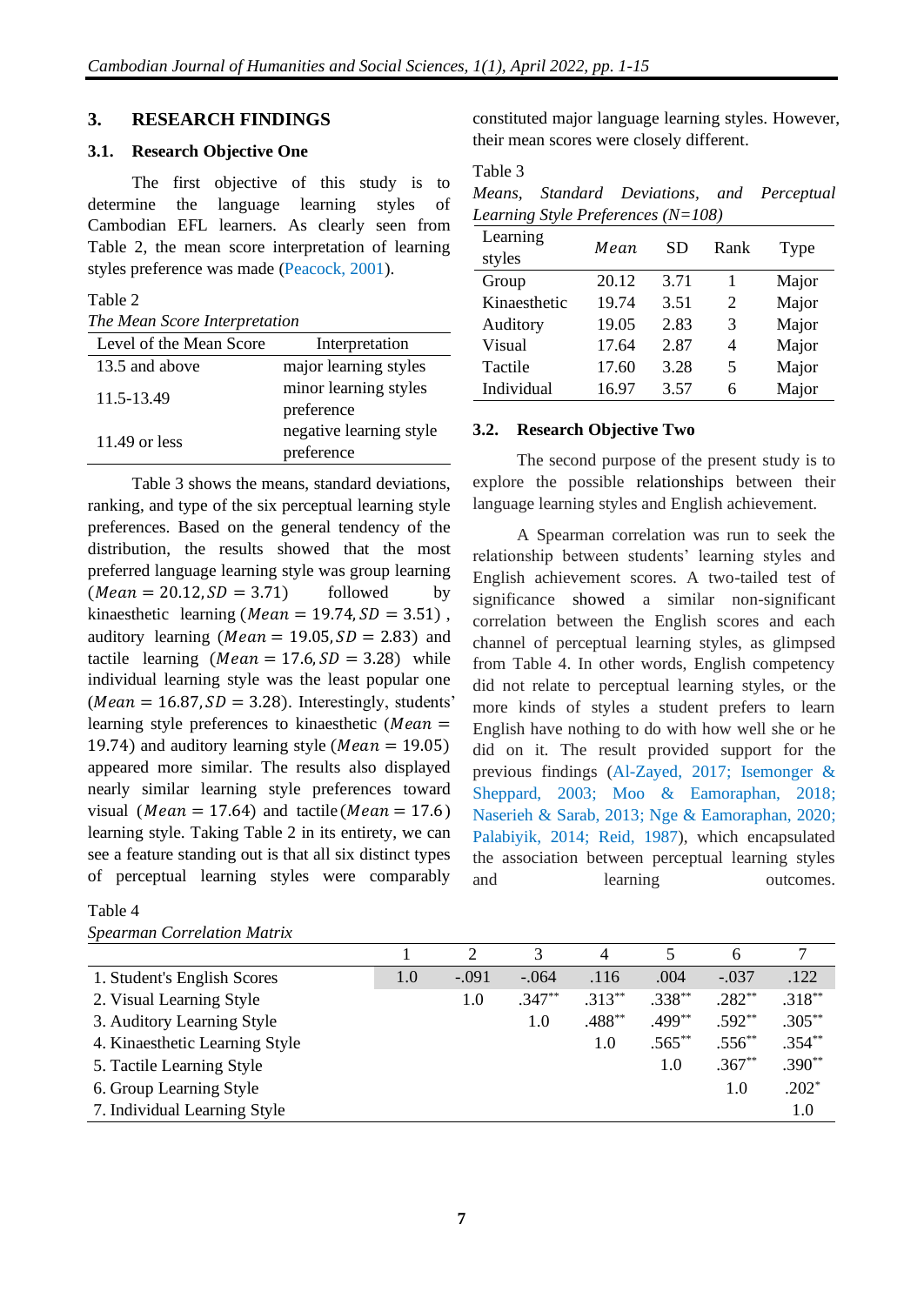#### **4. DISCUSSION**

#### **4.1. Perceptual Learning Style Preferences**

The study's findings indicated that all perceptual learning modes were highly favoured. In general, the findings indicated that students have diverse language learning style preferences, which two underlying factors may explain. To begin, students are active learners, and they often express a variety of preferred forms of learning to aid and facilitate their foreign language acquisition. Second, they may be impacted by a variety of learnercentered instructional strategies or activities. Indeed, there has been a change from teacher-centered education toward a learner-centered approach in Cambodian foreign language classrooms.

Also, the group learning style was the most popular among other learning styles. Such the result was consistent with the findings of the previous studies on perceptual learning styles, namely Hou (2009); Nge and Eamoraphan (2020). An avenue of explanation is that the students habitually and commonly try their best to learn English through communicating with other people, especially teachers and classmates. Furthermore, the learners might be assumed to be familiar with the communicative approach, including pair or group work. However, the result contradicted other former studies (Alsafi, 2010; Peacock, 2001; Naserieh & Sarab, 2013; Palabiyik, 2014; Reid, 1987; Riazi & Mansoorian, 2008), which revealed that group learning style was the least favoured learning style. In practice, teachers are advised to develop cooperative assignments and learning activities (Bhattacharyya & Sarip, 2014; Hallin, 2014; Khaki et al., 2015; Tee et al., 2015; Wong, 2015, as cited in Vu & Tran, 2020).

As presented thereof, the kinaesthetic learning style was the second dominant preferred style. In line with reviewed learning styles, as consistently revealed in past studies, the kinaesthetic modality was most favoured by learners. The finding of the present study was parallel with the previous research (Alnujaidi, 2019; Isemonger & Sheppard, 2003; Khalil, 2019; Li & He, 2016; Moradkhan & Mirtaheri, 2013; Naserieh & Sarab, 2013; Palabiyik, 2014; Peacock, 2001; Sun & Teng, 2017; Vu & Tran, 2020). For this respective, it implies that the Cambodian learners seem active and participatory in

relevant English learning activities; therefore, to the extent that they can boost their understanding and knowledge (Vu & Tran, 2020). The hands-on activities, namely grouping, pairing, role-playing, problem-solving, game playing, or note-taking, are physically practised in their English classrooms. In teaching methodology, an active learning environment should be examined in response to the students' needs (Vu & Tran, 2020).

#### **4.2. The Association between Perceptual Learning Styles and Learning Achievement**

Notwithstanding the negative correlation between language learning styles and English achievement reported, the trends in learning style preferences with high levels should be a mismatch, as displayed in Table 3. Hence, it seems a dichotomy. Castro and Peck (2005) authored a longitudinal exploration investigating university students' learning styles and learning difficulties. They pointed out that the students' favourite learning styles might be a double-edged sword that maximizes or minimizes their foreign language achievement. To some extent, the authors echoed Naserieh and Sarab (2013, p. 131), who suggested that "more research employing multiple measures of proficiency is, thus, needed to resolve the inconsistencies in this area." The subsequent possible explanation is that English teachers seemingly neglect various students' learning styles, resulting in improper or ineffective teaching materials or activities that mismatch students' learning styles. Last but not least, learning achievement can be disparate concerning whether learning styles are correctly practised or not in classrooms while the student who can optimize their academic performances attain varied learning style applications (Moo & Eamoraphan, 2018). Apropos the initial premise, the learners in this survey research might be inferred that they are not familiar with applying any appropriate learning style to learn best.

## **5. CONCLUSION**

#### **5.1. Implications and Conclusion**

This present study aimed to examine the influence of learning styles on English academic performance. The key results denoted that each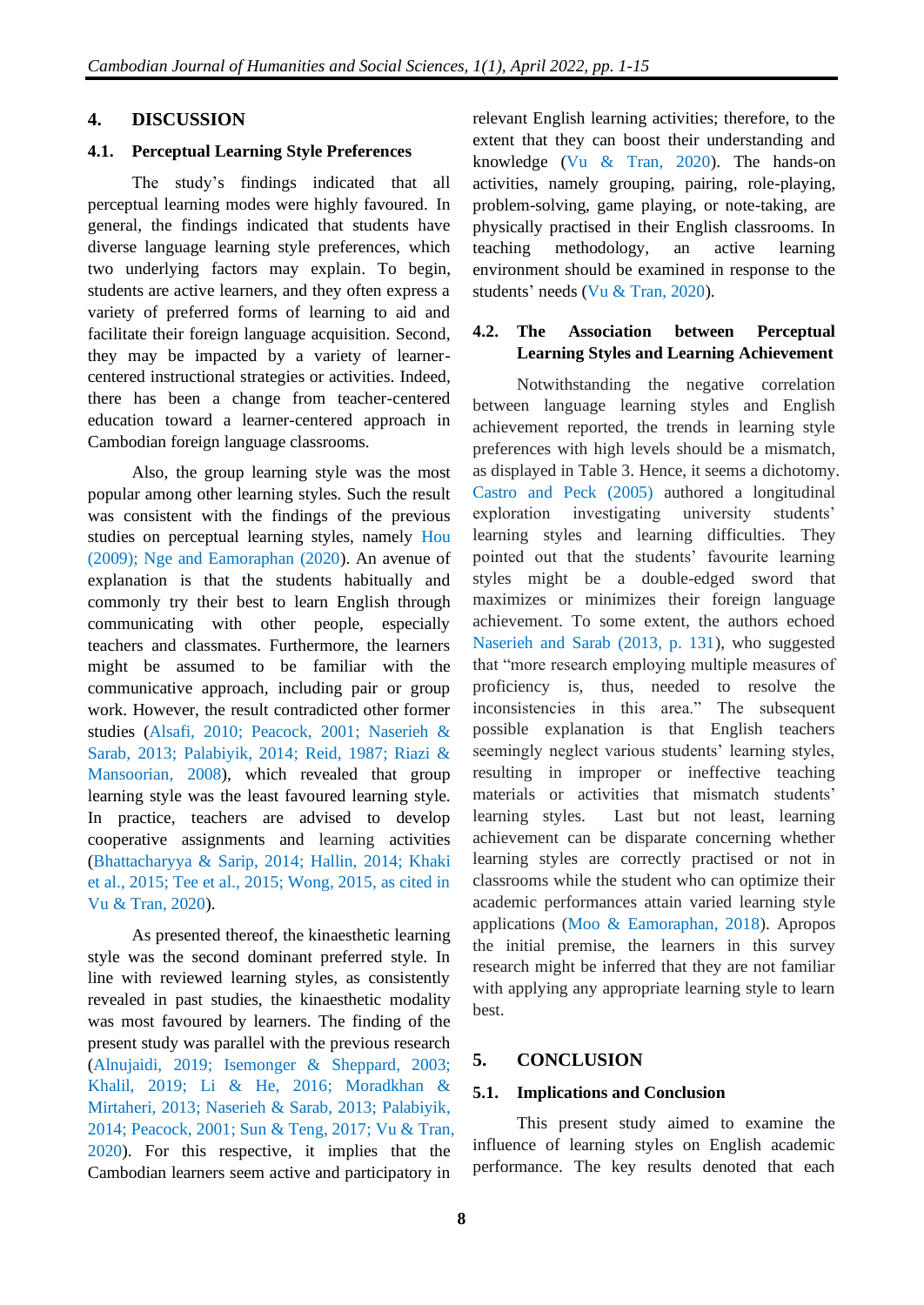perceptual learning style belongs to major preference, and no significances between language learning styles and academic achievement were observed. The authors took the liberty of expressing, with caution, the likely assorted students' preferred learning English styles, especially communicativeapproach and active experienced orientation.

Unquestionably teachers should determine students' language learning styles through classroom survey conduction; therefore, they can cautiously and contextually develop, adopt, or modify teaching materials, lesson plans, and classroom activities that finely accommodate students' learning styles (Alnujaidi, 2018; Moo & Eamoraphan, 2018; Khalil, 2019; Vu & Tran, 2020). In a similar vein, teachers should employ interviews or classroom observations to dig deeper into students' learning styles. Furthermore, students themselves should adjust their learning styles regarding familiarity with teaching activities (Khmakhien, 2012; Khali, 2019; Vu & Tran, 2020). The authors reckoned much to Peacock (2001), who implicatively suggested that teachers find out their students' learning styles and accommodate multi-learning styles by presenting new information and materials in different modes and applying various activities. As stated in the preceding result section, the multiple learning style preferences should be pedagogically taken into account by Peacock (2001)'s recommendation on balanced styles as follows:

- o For the visual style learners: using handouts, videos, encouraging note-taking and reading, and writing key information on the board
- o For the auditory style learners: using class or group discussions, individual conferences, lectures, tapes, peer tutoring, and giving oral explanations and instructions
- o For the kinaesthetic style learners: using problem-solving activities, role-play and drama, and encouraging active participation
- o For the tactile style learners, encouraging hands-on work, e.g., giving students hard copies and allowing them to handle class material
- o For the group style learners, using small group activities and encouraging them to meet other students outside class
- o For the individual learners, giving individual attention, using individual conferences, and

encouraging independent and self-directed study

## **5.2. Limitation and Directions for Further Study**

Within this study, the results should be interpreted under consideration of the following limitations. This study was undertaken using the PLSPQ. Since it is a self-reporting and reflects learners' perception and preference, the findings are limited to the willingness and ability of the participants to complete and return the survey to the researchers accurately. In addition, since the research results cannot be generalized to the other populations, they do not represent all Cambodian university learners.

Further researchers should acknowledge the mixed methods approach and other methods, such as interview and think-aloud protocol, to obtain more dependable results on learners' language learning preferences. Age, cultural background, and learning context possibly impact language learning styles (Dörnyei 2005; Wenden 1999, as cited in Khamkhien, 2012). Future studies examining other variables, namely gender, age, major, language learning strategy, and learning experience, strongly suggest filling such a research gap.

#### **Acknowledgements**

The authors would like to thank the Institute of Humanity and Social Sciences of the Royal Academy of Cambodia for funding this work. The Managing Director, Head of the Department of Foreign Languages, English instructors, and firstyear students in the academic year 2021-2022 at ACLEDA Institute of Business (AIB) are gratefully acknowledged for their assistance with data collecting.

#### **REFERENCES**

Abidin, M. J. Z., Rezaee, A. A., Abdullah, H. N., & Singh, K. K. B. (2011). Learning styles and overall academic achievement in a specific educational system. *International Journal of Humanities and Social Science*, *1*(10), 143-152. http://ijhssnet.com/journals/Vol\_1\_No\_10\_Augu st\_2011/19.pdf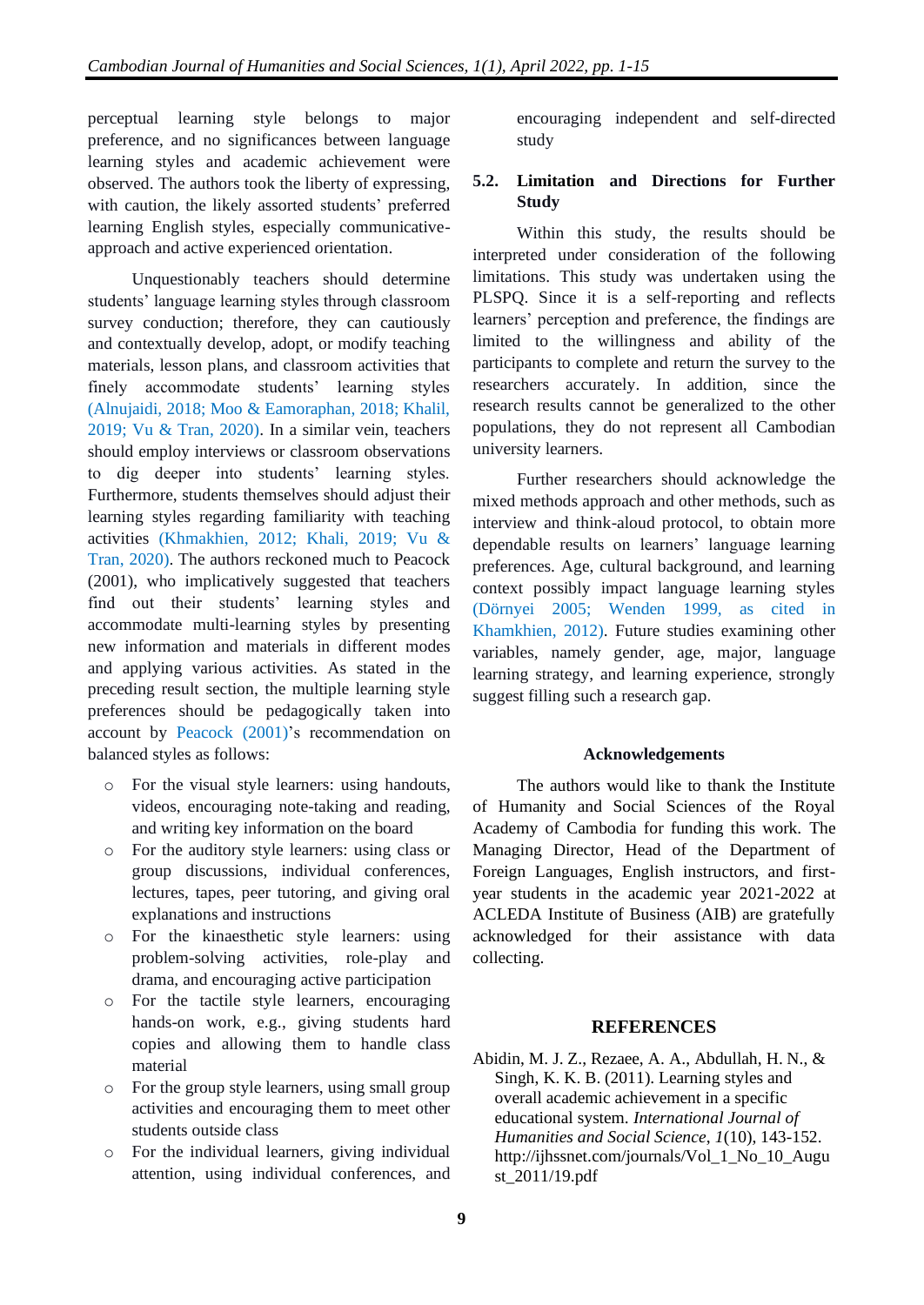Alnujaidi, S. (2018). The relationship between EFL students' perceptual learning styles and their language learning strategies in Saudi Arabia. *International Journal of English Linguistics*, *9*(1), 69. <https://doi.org/10.5539/ijel.v9n1p69>

Alsafi, A. 2010. *Learning style preferences of Saudi Medical students.* [Master thesis, Essex University]. http://www.essex.ac.uk/linguistics/dissertations/2 010/docs/Alsafi.pdf

Al-Zayed, N. (2017). An investigation of learning style preferences on the students' academic achievements of English. *International Journal of English Linguistics*, *7*(5), 176-183. http://doi.org/10.5539/ijel.v7n5p176

Barzegar, F., & Tajalli, G. (2013). Relationship between learning styles of advanced Iranian EFL learners and their achievement. *Journal of studies in learning and teaching English*, *2*(2), 1-20. http://jslte.iaushiraz.ac.ir/article\_518962.html

Castro, O., & Peck, V. (2005). Learning styles and foreign language learning difficulties. *Foreign Language Annals, 38*(3), 401-409. [https://doi.org/10.1111/j.1944-](https://doi.org/10.1111/j.1944-9720.2005.tb02226.x) [9720.2005.tb02226.x](https://doi.org/10.1111/j.1944-9720.2005.tb02226.x)

Celce-Marcia, M. (2001). *Teaching English as a*  second *or foreign language,* (3rd ed.). Dewey Publishing Services: NY.

Chen, Y. C. (1999). *The perceptual learning style preferences of Taiwanese junior high school students in learning English* [Unpublished master's thesis]. Changhua: National Changhua University of Education.

Cimermanová, I. (2018). The effect of learning styles on academic achievement in different forms of teaching. *International Journal of Instruction*, *11*(3), 219-232. https://files.eric.ed.gov/fulltext/EJ1183439.pdf

Cutolo, A., & Rochford, R. A. (2007). An analysis of freshmen learning styles and their relationship to academic achievement. *College Quarterly*, *10*(2), 1-17. https://eric.ed.gov/?id=EJ813754

Dag, F., & Geçer, A. (2009). Relations between online learning and learning styles. Procedia Social and Behavioral Sciences, 1, 862–871. <https://doi.org/10.1016/j.sbspro.2009.01.155>

Davis, S. E. (2007). Learning styles and memory. *Institute of Learning Style Reserach Journal*, *1*, 46-51.

http://www.auburn.edu/academic/education/ilsrj/ Journal%20Volumes/Fall%202007%20Vol%201 %20PDFs/Learning%20Styles%20and%20Memo ry.pdf

Dunn, R. (1993). Learning styles of the multiculturally diverse. *Emergency Librarian, 20*(4), 24–32. (ERIC Document Reproduction Service 9706113892).

Gilakjani, A. P. (2012). Visual, auditory, kinaesthetic learning styles and their impacts on English language teaching. *Journal of studies in education*, *2*(1), 104-113. https://doi.org/10.5296/jse.v2i1.1007

Gohar, M. J., & Sadeghi, N. (2015). The impact of learning style preferences on foreign language achievement: A case study of Iranian EFL students. *Procedia-Social and Behavioral Sciences*, *171*, 754-764. <https://doi.org/10.1016/j.sbspro.2015.01.188>

Griggs, S. A. (1991). Learning styles counseling. ERIC Digest. http://www.ericdigests.org/1992- 4/styles.htm

Hou, Y. A. (2009). *An investigation of perceptual learning style preferences, language learning strategy use, and English achievement—a case study of Taiwanese EFL students* [Doctoral thesis, La Sierra University]. ProQuest Dissertation and Thesis.

Isemonger, I., & Sheppard, C. (2003). Learning styles. *RELC Journal*, *34*, 195-222. [https://doi.org/10.1177/003368820303400205](https://doi.org/10.1177%2F003368820303400205)

Keefe, J.W. (1979). *Learning style overview. Student learning styles*. Reston, VA: National Association of Secondary School Principals.

Khalil, A. (2019). Saudi EFL learners' perceptual learning-style preferences. *Education and Linguistics Research, 5*(2), 117-133. https://doi.org/10.5296/elr.v5i2.15711

Khmakhien, A. (2012). Demystifying Thai EFL learners' perceptual learning style preferences. *3L: Language, Linguistics and Literature, The Southeast Asian Journal of English Language Studies*, *18*(1), 61-74. https://core.ac.uk/reader/11493020

Kubat, U. (2018). Identifying the individual differences among students during learning and teaching process by science teachers. *International Journal of Research in Educational and Science, (IJRES)*, *4*(1), 30-38. http//doi:10.21890/ijres.369746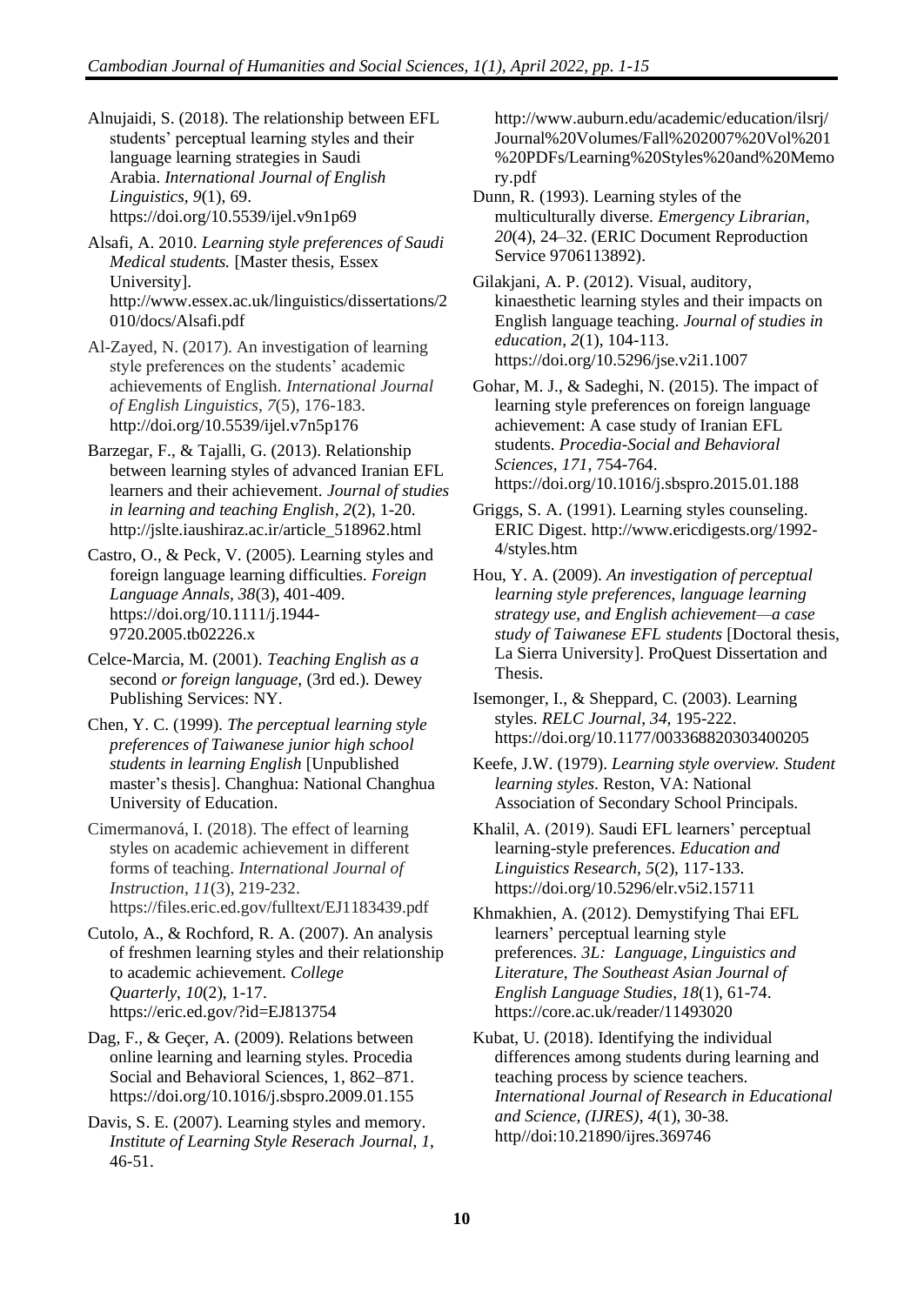Li, H., & He, Q. (2016). Ambiguity tolerance and perceptual learning styles of Chinese EFL learners. *English Language Teaching*, *9*(6), 213- 222. https://doi.org/10.5539/elt.v9n6p213

Matthews, D. B. (1995). An investigation of the learning styles of students at selected postsecondary and secondary institutions in South Carolina. *Research Bulletin*, 60, 1–151.

Melese, A. A. (2018). Relationships among perceptual learning styles preferences and academic achievement of students at Woldia College of Teachers Education, Ethiopia. *Global Journal of Human-Social Science: Global Linguistics & Education*, *18*(4), 34-39. https://globaljournals.org/GJHSS\_Volume18/6- Relationships-among-Perceptual.pdf

Moayyeri, H. (2015). The impact of undergraduate students' learning preferences (VARK Model) on their language achievement. *Journal of Language Teaching & Research*, *6*(1). https://doi[:10.17507/jltr.0601.16](http://dx.doi.org/10.17507/jltr.0601.16)

Moo, M., & Eamoraphan, S. (2018). A correlationalcomparative study of students' perceptual learning style preferences in learning English as a foreign language and their academic achievement in the Cetana academic program for English at Myanmar institute of theology. *Scholar: Human Sciences*, *10*(2), 74-74. http://www.assumptionjournal.au.edu/index.php/ Scholar/article/view/3588

Moenikia, M., & Zahed-Babelan, A. (2010). The role of learning styles in second language learning among distance education students. *Procedia-Social and Behavioral Sciences*, *2*(2), 1169–1173. https://doi:10.1016/j.sbspro.2010.03.167

Moradkhan, D., & Mirtaheri, S. (2013). The relationship between Iranian EFL learners' perceptual learning styles and their teachers' teaching styles. *Journal of English Studies*, *1*(4), 41-52. https://jes.srbiau.ac.ir/article\_5597\_b44a51cc4c7

81a4f99ba67fb6302d146.pdf

Moore, S. H., & Bounchan, S. (2020). English in Cambodia. In Bolton, K, Botha, W, & Kirkpatrick, A (Eds.), *The Handbook of Asian Englishes* (pp. 649-666). Wisley Blackwell. <https://doi.org/10.1002/9781118791882.ch28>

Naserieh, F., & Sarab, M. R. A. (2013). Perceptual learning style preferences among Iranian

graduate students. *System*, *41*(1), 122-133. <https://doi.org/10.1016/j.system.2013.01.018>

Nge, R. N., & Eamoraphan, S. (2020). A comparative study of students' perceptual learning style preferences and their academic achievement in learning English as a foreign language at Nelson English Language Centre, Myanmar. *Scholar: Human Sciences*, *12*(1), 181- 181.

http://www.assumptionjournal.au.edu/index.php/ Scholar/article/view/3593

Palabiyik, P. Y. (2014). Perceptual learning style preferences among Turkish junior high school students. *Journal of Education and Future*, 6, 59- 70.

https://dergipark.org.tr/en/pub/jef/issue/18638/19 6721

Peacock, M. (2001). Match or mismatch? Learning styles and teaching styles in EFL. *International Journal of Applied Linguistics, 11*(1): 38-58. <https://doi.org/10.1111/1473-4192.00001>

Reiff, J. (1992). What research says to the teacher: Learning styles. Washington, DC: National Education Association.

Reid, M.J. (1987). The learning style preferences of ESL students. *TESOL Quarterly*. *21*(1): 87-111. https://doi.org/10.2307/3586356

Reid, J.M. (ed.) 1995. *Learning styles in the ESL/EFL classroom*. Boston: Heinle and Heinle.

Renou, J. (2008). A study of perceptual learning styles and achievement in a university-level foreign language course. *Criso Lenguas*, *1*(2), 1- 15.

http://crisolenguas.uprrp.edu/Articles/JanetRenou .pdf

Riazi, A., & Mansoorian, M. A. (2008). Learning style preferences among Iranian male and female EFL students. *Iranian EFL Journal Quarterly, 2*, 88-100[. http://www.iranian-efl](http://www.iranian-efl-journal.com/Iranian-EFL-Journal-second-edition.pdf)[journal.com/Iranian-EFL-Journal-second](http://www.iranian-efl-journal.com/Iranian-EFL-Journal-second-edition.pdf)[edition.pdf](http://www.iranian-efl-journal.com/Iranian-EFL-Journal-second-edition.pdf)

Scarpaci, J. L., & Fradds, S.H. (1985). *Latin-Americans at the university level: Implications for Instruction*. Journal of Multicultural Counseling and Development, *13*(4), 183-189. https://doi.org/10.1002/j.2161- 1912.1985.tb00156.x

Sun, P. P., & Teng, L. S. (2017). Profiling perceptual learning styles of Chinese as a second language learners in university settings. *Journal*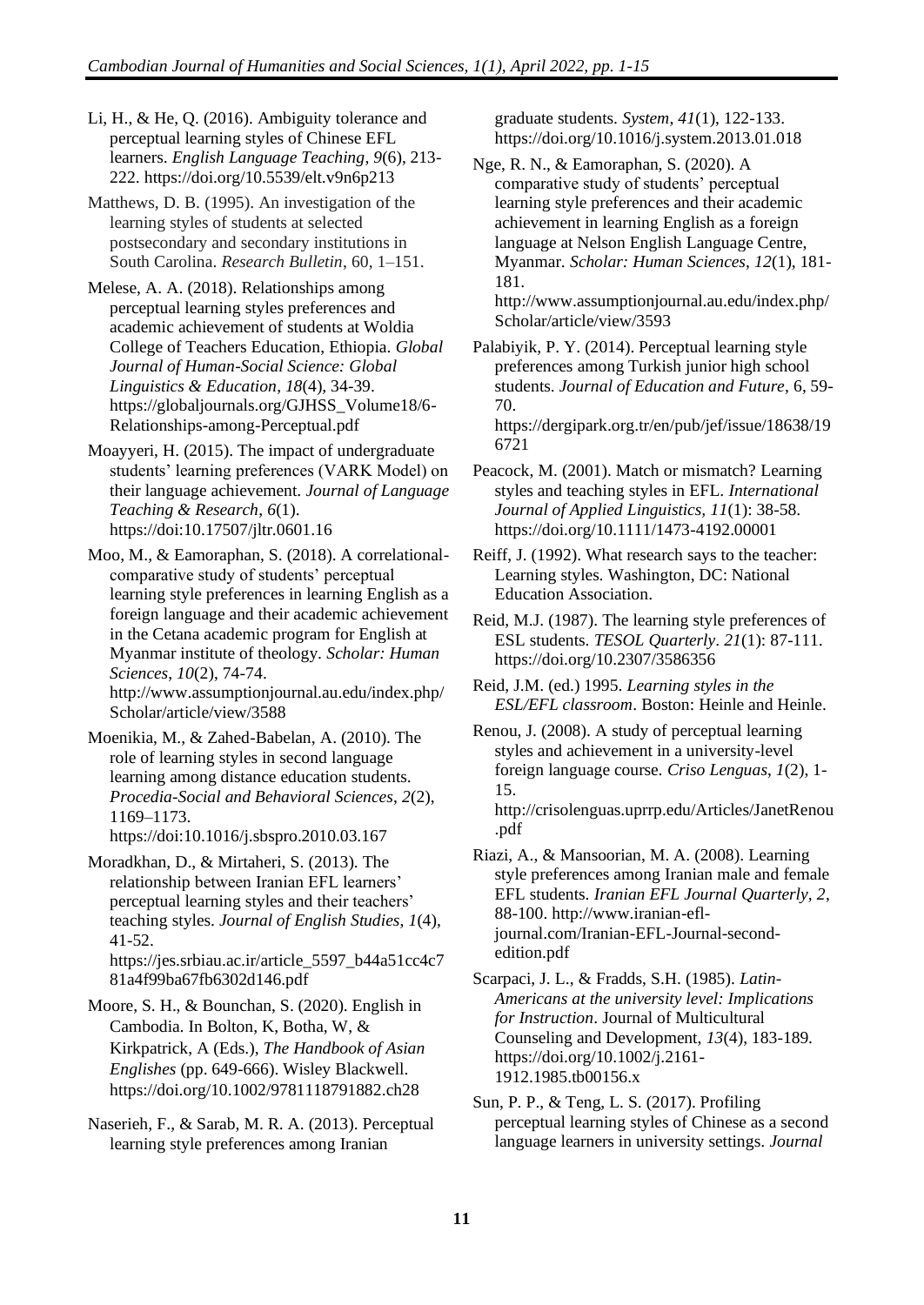*of psycholinguistic research*, *46*(6), 1529-1548. https://doi.org/10.1007/s10936-017-9506-y

- Tabatabaei, O., & Mashayekhi, S. (2013). The relationship between EFL learners' learning styles and their L2 achievement. *Procedia-Social and Behavioral Sciences, 70*, 245-253. https://doi.org/10.1016/j.sbspro.2013.01.061
- Taber, K.S. (2018). The Use of Cronbach's Alpha When Developing and Reporting Research Instruments in Science Education. *Res Sci Educ*, 48, 1273–1296. [https://doi.org/10.1007/s11165-](https://doi.org/10.1007/s11165-016-9602-2) [016-9602-2](https://doi.org/10.1007/s11165-016-9602-2)

Thornbury, S. (2006). *AZ of ELT*. Macmillan Educ.

- Tuan, L. T. (2011). EFL learners' learning styles and their attributes. *Mediterranean Journal of Social Sciences*, *2*(2), 299-299. https://www.mcser.org/index.php/mjss-vol-2-no-2-may-2011/116-efl-learners-learning-styles-andtheir-attributes
- VanPatten, B., & Benati, A. G. (2010). *Key terms in second language acquisition*. London: Continuum.
- Vu, T. V., & Tran, D. N. (2020). Demystifying perceptual learning style preferences of Vietnamese university freshmen in English academic achievement. *International Journal of Learning, Teaching and Educational Research*, *19*(9), 15-38. https://doi.org/10.26803/ijlter.19.9.2



**Sothea SENG**





## **Workplace:**

Secretariat of Academicians, Royal Academy of Cambodia **M.Ed. in TESL**

Burapha University, Thailand **Research Interest:**

- **•** Learners' learning differences, such as motivation, learning strategies, learning styles, and error analysis
- **Literacy studies**
- Grammar teaching



#### **Workplace:**

■ Department of Economic Statistics, National Institute of Statistics, Ministry of Planning **Master of Laws in Human Rights** University of Hong Kong, China **Research Interest:** ▪ Vocabulary learning strategy ■ English as a lingua franca Access to justice ■ Right to education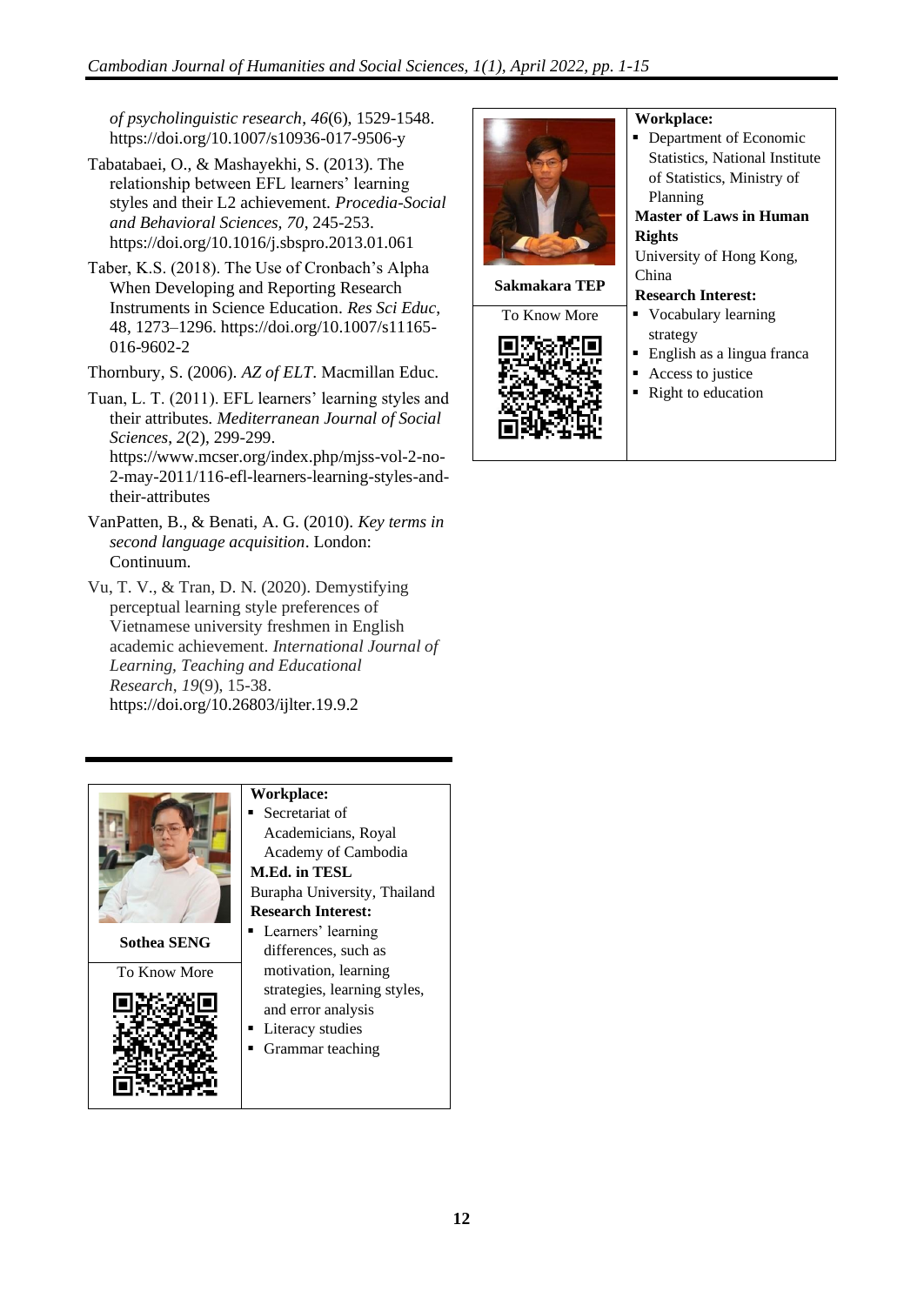## **APPENDIX**

## **Learning Style Questionnaire**

## **Introduction:**

Hello students: First, I appreciate your participation and cooperation. The purpose of this survey is to explore the language learning styles of year-one students in Cambodia. The survey responses are strictly confidential. Also, there is no absolutely right or wrong answer within this survey. Please respond to all the questions depend on your situation. Thanks for your collaboration in assisting me with this study.

This questionnaire has been designed to help you identify the way(s) you learn English best; the way(s) you prefer to learn English.

សួស្តនស្សតទាងអសត្នា៖ ជាដំបូងខ្ញុំសូមកោតសរសេរចំពោះការចូលរួមនងកិច្ចសហការរបស់អ្នកទាំងអស់គ្នា។ គោល បំណងនៃការស្ទង់មតិនេះគឺដើម្បីស្វែងរករបៀបនៃការសិក្សាភាសារបស់និស្សិតផ្នាំទីមួយក្នុងប្រទេសកម្ពុជា។ ការឆ្លើយតបរបស់ ប្អូនៗក្នុងការស្ទង់មតិនេះនិងត្រូវបានរក្សាការសម្ងាត់យ៉ាងតឹងរឹងបំផុត។ ដូចគ្នានេះផងដែរមិនមានចម្លើយណាមួយដែលត្រឹមត្រូវ ្មប្មុខុសទេនៅក្នុងការស្ទង់មតិនេះ។ សូមមេត្តាឆ្លើយតបរាល់សំណួរទាំងអស់ដោយអាស្រ័យលើស្ថានភាពផ្ទាល់ខ្លួនរបស់ប្អូននិស្សិ តៗទាងអស់គ្នា។ សូមអរគុណចំពោះការសហការរបស់ប្អូនៗទាងអស់គ្នាក្នុងការជួយខ្ញុំបាទលេការសក្សាស្រាវជ្រាវនេះ។

កម្រងសំណួរនេះត្រូវបានរៀបចំឡើងដើម្បីជួយប្អូនៗនិស្សិតក្នុងការកំណត់រករបៀបនានាដែលប្អូនៗរៀនភាសាអង់គ្លេស បានល្អបំផុត ក៏ដូចជាមធ្យោបាយផ្សេងៗដែលប្អូនចូលចិត្តក្នុងការរៀនភាសាអង់គ្លេស។

## **Part 1: Background Information**

| Gender: $\square$ Female<br>$\Box$ Male             |                                                         |
|-----------------------------------------------------|---------------------------------------------------------|
| Age:                                                |                                                         |
| Name (please provide your name or ID here): ______  |                                                         |
| Choose your classroom                               |                                                         |
| $\square$ Prasat Kork Romeat (បន្ទប់ប្រាសាទគោករមៀត) | $\Box$ Prasat Kro Lanh (បន្ទប់ប្រាសាទក្រឡាញ់)           |
| $\square$ Prasat Pre Rup (បន្ទប់ប្រាសាទប្រែរូប)     | $\square$ Prasat Kompong Preah (បន្ទប់ប្រាសាទកំពង់ព្រះ) |
| $\square$ Prasat Kravan (បន្ទប់ប្រាសាទក្រវ៉ាន់)     | $\square$ Prasat Kpob (បន្ទប់ប្រាសាទខ្ពប់)              |

## **Part 2: Learning Style Preferences**

Please respond to each statement carefully  $5=$  Strongly Agree; 4= Agree; 3= Undecided; 2= Disagree; 1= Strongly Disagree.

សូមមេត្តាឆ្លើយតបនឹងសំនូរនីមួយៗដោយយកចិត្តទុកដាក់ដោយ៖ លេខ5=យល់ស្របយ៉ាងខ្លាំង; លេខ4=យល់ស្រប; លេខ 3=មិនទាន់សម្រេចចិត្ត; លេខ2=មិនយល់ស្រប; លេខ1=មិនយល់ស្របខ្លាំង

| $Visual$ (មើលឃើញ)                                                                                                                   |  |  |  |
|-------------------------------------------------------------------------------------------------------------------------------------|--|--|--|
| <b>Learning Style Statement</b>                                                                                                     |  |  |  |
| 1. I learn better by reading what the teacher writes on the board.<br>១. ខ្ញុំរៀនកាន់តែប្រសើរដោយការអានអ្វីដែលគ្រួសរសេរនៅលើក្តារខៀន។ |  |  |  |
| 2. When I read instructions, I remember them better.<br>២. នៅពេលខ្ញុំអានសេចក្តីណែនាំ ខ្ញុំចងចាំវាកាន់តែល្អ។                         |  |  |  |
| 3. I understand better when I read instructions.                                                                                    |  |  |  |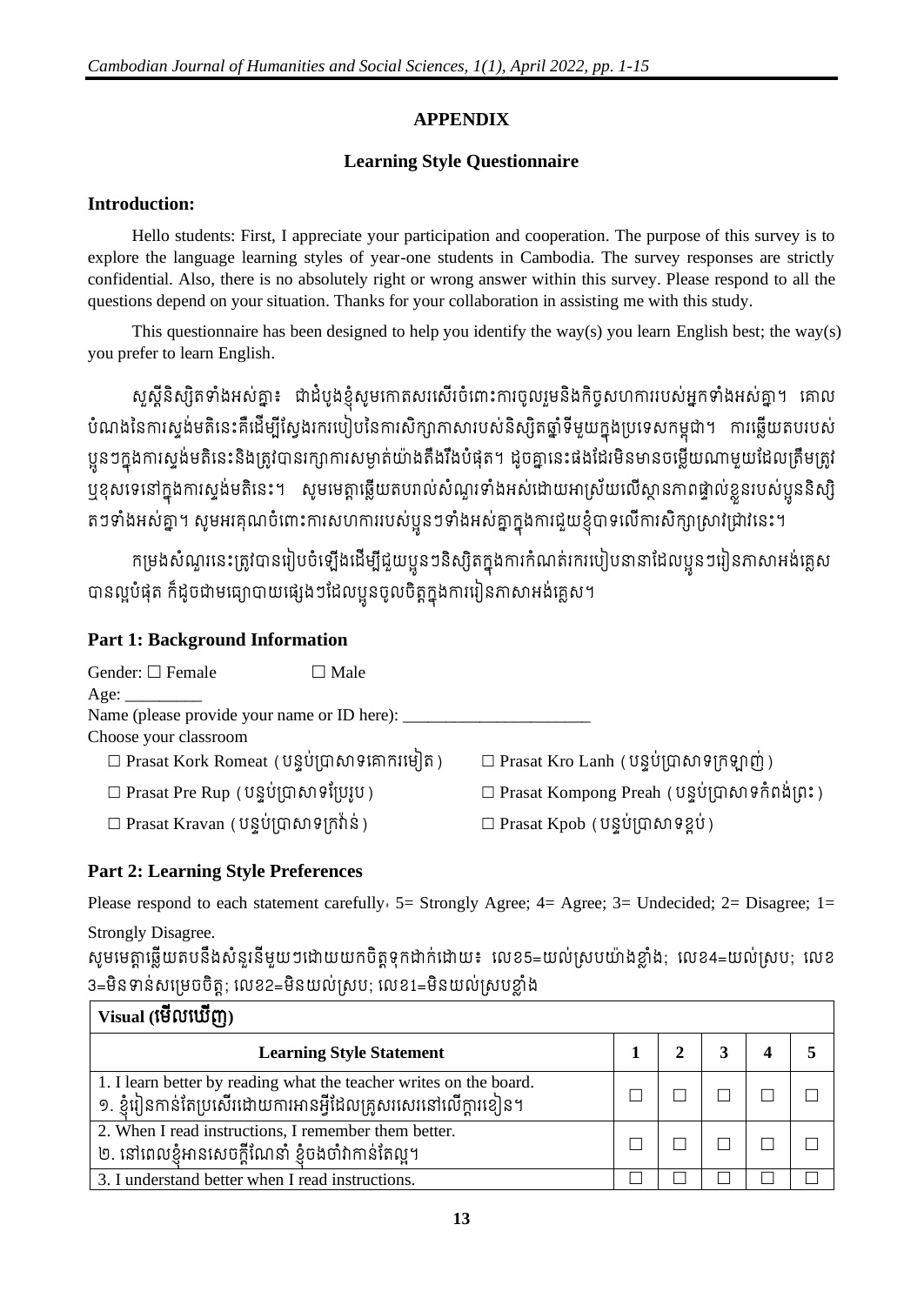| ៣. ខ្ញុំយល់កាន់តែច្បាស់នៅពេលខ្ញុំអានសេចក្តីណែនាំ។                                                                                         |  |  |  |
|-------------------------------------------------------------------------------------------------------------------------------------------|--|--|--|
| 4. I learn better by reading than listening to some one.<br>៤. ខ្ញុំរៀនកាន់តែប្រសើរដោយការអានជាជាងការស្តាប់នរណាម្នាក់។                     |  |  |  |
| 5. I learn more by reading textbooks than listening to lectures.<br>៥. ខ្ញុំរៀនកាន់តែបានច្រើនតាមរយៈការអានសៀវភៅច្រើនជាងការស្តាប់ការបង្រៀន។ |  |  |  |

| Auditory (MIU)                                                                                                                                                    |   |   |  |
|-------------------------------------------------------------------------------------------------------------------------------------------------------------------|---|---|--|
| <b>Learning Style Statement</b>                                                                                                                                   | 2 | 3 |  |
| 6. When the teacher tells me the instructions, I understand better.<br>៦. នៅពេលគ្រូប្រាប់ខ្ញុំពីសេចក្តីណែនាំ ខ្ញុំយល់កាន់តែច្បាស់។                                |   |   |  |
| 7. When someone tells me how to do something in class, I learn it better.<br>៧. នៅពេលអ្នកណាម្នាក់ប្រាប់ខ្ញុំពីរបៀបធ្វើអ្វីមួយក្នុងថ្នាក់រៀន ខ្ញុំយល់កាន់តែច្បាស់។ |   |   |  |
| 8. I remember things I have heard in class better than things I have read.<br>៨. ខ្ញុំចងចាំរឿងដែលខ្ញុំធ្លាប់បានលឺនៅក្នុងថ្នាក់ជាងអ្វីៗដែលខ្ញុំធ្លាប់បានអាន។       |   |   |  |
| 9. I learn better in class when the teacher gives a lecture.<br>៩. ខ្ញុំរៀនកាន់តែប្រសើរនៅក្នុងថ្នាក់នៅពេលគ្រូបង្រៀន។                                              |   |   |  |
| 10. I learn better in class when I listen to someone.<br>១០. ខ្ញុំរៀនកាន់តែប្រសើរនៅក្នុងថ្នាក់នៅពេលខ្ញុំស្តាប់អ្នកណាម្នាក់។                                       |   |   |  |

| Kinaesthetic (សំរីរ៉ាង្គកាយ)                                                                                                                                                     |   |              |              |   |   |  |  |
|----------------------------------------------------------------------------------------------------------------------------------------------------------------------------------|---|--------------|--------------|---|---|--|--|
| <b>Learning Style Statement</b>                                                                                                                                                  | 1 | $\mathbf{2}$ | 3            | 4 | 5 |  |  |
| 11. I prefer to learn by doing something in class.<br>១១. ខ្ញុំចូលចិត្តរៀនដោយការធ្វើអ្វីមួយនៅក្នុងថ្នាក់។                                                                        |   |              | $\mathbf{I}$ |   |   |  |  |
| 12. When I do things in class, I learn better.<br>១២. នៅពេលខ្ញុំធ្វើអ្វីៗនៅក្នុងថ្នាក់ ខ្ញុំរៀនកាន់តែប្រសើរ។                                                                     |   |              | H.           |   |   |  |  |
| 13. I enjoy learning in class by doing experiments.<br>១៣. ខ្ញុំចូលចិត្តរៀននៅក្នុងថ្នាក់ដោយធ្វើពិសោធន៏។                                                                          |   |              | □            |   |   |  |  |
| 14. I understand things better in class when I participate in role playing.<br>១៤.ខ្ញុំយល់ពីអ្វីៗប្រសើរជាងមុននៅក្នុងថ្នាក់នៅពេលដែលខ្ញុំចូលរួមក្នុងសកម្មភាពស<br>ម្តែងក្នុងថ្នាក់។ |   |              | П            |   |   |  |  |
| 15. I learn best in class when I can participate in related activities.<br>១៥. ខ្ញុំរៀនបានល្អប្រសើរបំផុតនៅក្នុងថ្នាក់នៅពេលខ្ញុំអាចចូលរួមក្នុងសកម្មភាពដែល<br>ទាក់ទង។              |   |              | П            |   |   |  |  |

| Tactile (ប៉ះពាល់)                                                                                                                           |  |  |  |  |  |  |
|---------------------------------------------------------------------------------------------------------------------------------------------|--|--|--|--|--|--|
| <b>Learning Style Statement</b>                                                                                                             |  |  |  |  |  |  |
| 16. I learn more when I can make a model of something.<br>១៦. ខ្ញុំរៀនកាន់តែច្រើននៅពេលដែលខ្ញុំអាចបង្កើតគម្រូនៃអ្វីមួយ។                      |  |  |  |  |  |  |
| 17. I learn more when I make something for a class project.<br>១៧. ខ្ញុំរៀនកាន់តែច្រើននៅពេលដែលខ្ញុំអាចបង្កើតអ្វីមួយសម្រាប់គម្រោងរបស់ថ្នាក់។ |  |  |  |  |  |  |